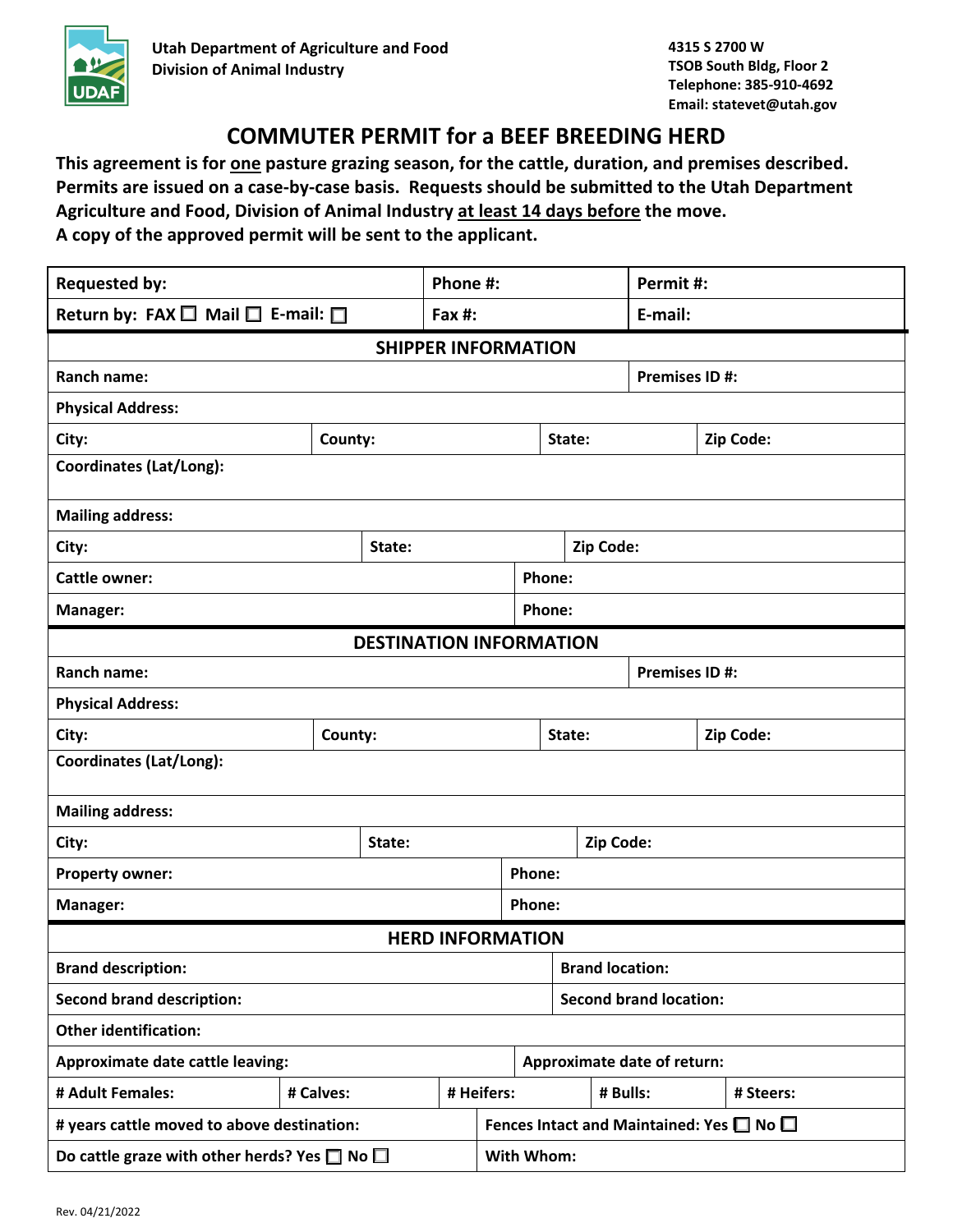## **COMMUTER PERMIT Page <sup>2</sup>**

| <b>HERD HEALTH INFORMATION</b>                                                                                                                                                                                                                                                                                                                                                                                                                                                                                                                                                                                                                                                                                                                                                                                                                                                                                                                                                                                                                                                                                                                                                                                                                                                                                                         |        |            |           |  |  |  |  |  |
|----------------------------------------------------------------------------------------------------------------------------------------------------------------------------------------------------------------------------------------------------------------------------------------------------------------------------------------------------------------------------------------------------------------------------------------------------------------------------------------------------------------------------------------------------------------------------------------------------------------------------------------------------------------------------------------------------------------------------------------------------------------------------------------------------------------------------------------------------------------------------------------------------------------------------------------------------------------------------------------------------------------------------------------------------------------------------------------------------------------------------------------------------------------------------------------------------------------------------------------------------------------------------------------------------------------------------------------|--------|------------|-----------|--|--|--|--|--|
| Herd veterinarian:                                                                                                                                                                                                                                                                                                                                                                                                                                                                                                                                                                                                                                                                                                                                                                                                                                                                                                                                                                                                                                                                                                                                                                                                                                                                                                                     | Phone: |            |           |  |  |  |  |  |
| Are all female cattle over 12 months of age brucellosis vaccinated? Yes $\square$ No $\square$                                                                                                                                                                                                                                                                                                                                                                                                                                                                                                                                                                                                                                                                                                                                                                                                                                                                                                                                                                                                                                                                                                                                                                                                                                         |        |            |           |  |  |  |  |  |
| Are cattle TB tested? Yes $\square$ No $\square$ Attach charts                                                                                                                                                                                                                                                                                                                                                                                                                                                                                                                                                                                                                                                                                                                                                                                                                                                                                                                                                                                                                                                                                                                                                                                                                                                                         |        | Test date: | # Tested: |  |  |  |  |  |
| Has herd been infected with or exposed to trichomonosis within last 12 months? Yes $\square$ No $\square$<br>If yes, all bulls require 3 negative cultures or 1 negative RT-PCR test. Attach copy of test charts.                                                                                                                                                                                                                                                                                                                                                                                                                                                                                                                                                                                                                                                                                                                                                                                                                                                                                                                                                                                                                                                                                                                      |        |            |           |  |  |  |  |  |
| Were all bulls tested for trichomonosis within 12 months?<br>Yes $\Box$ No $\Box$ Attach copy of test charts.                                                                                                                                                                                                                                                                                                                                                                                                                                                                                                                                                                                                                                                                                                                                                                                                                                                                                                                                                                                                                                                                                                                                                                                                                          |        | Test date: | # Tested: |  |  |  |  |  |
| <b>Other Disease:</b>                                                                                                                                                                                                                                                                                                                                                                                                                                                                                                                                                                                                                                                                                                                                                                                                                                                                                                                                                                                                                                                                                                                                                                                                                                                                                                                  |        | Test date: | # Tested: |  |  |  |  |  |
| <b>Additional Requirements:</b>                                                                                                                                                                                                                                                                                                                                                                                                                                                                                                                                                                                                                                                                                                                                                                                                                                                                                                                                                                                                                                                                                                                                                                                                                                                                                                        |        |            |           |  |  |  |  |  |
| <b>CONDITIONS of AGREEMENT</b>                                                                                                                                                                                                                                                                                                                                                                                                                                                                                                                                                                                                                                                                                                                                                                                                                                                                                                                                                                                                                                                                                                                                                                                                                                                                                                         |        |            |           |  |  |  |  |  |
| I understand and agree that:<br>1. Cattle are from a valid beef breeding herd, established more than six months, moving for grazing purposes without change of ownership.<br>2. I will account for all animals on this agreement.<br>3. This agreement is subject to change if the risk if disease changes.<br>4. Failure to comply with the provisions of this agreement may result in the revocation of this permit and/or loss of use of any future pasture-to-pasture<br>permits.<br>5. Cattle must return within 8 months.<br>6. All cattle must have official identification.<br>7. No trader or recently assembled cattle are in the origin herd of the animals moving.<br>8. All female cattle over 12 months of age entering or returning to Utah must be officially brucellosis vaccinated and bear a legible official brucellosis tattoo as<br>evidence of the vaccination.<br>9. A brand certificate, in addition to the valid permit with Certificate of Veterinary Inspection (CVI), is required for all cattle within the 30 days prior to entering<br>destination state.<br>10. Copies of the brand certificate, CVI and the Commuter Permit shall accompany each load or part of a shipment of cattle entering Utah.<br><b>Name of Herd Owner or Legal Representative:</b><br>Signature:<br>Date:<br><b>Comments:</b> |        |            |           |  |  |  |  |  |
|                                                                                                                                                                                                                                                                                                                                                                                                                                                                                                                                                                                                                                                                                                                                                                                                                                                                                                                                                                                                                                                                                                                                                                                                                                                                                                                                        |        |            |           |  |  |  |  |  |
| <b>APPROVAL (FOR OFFICAL USE ONLY)</b>                                                                                                                                                                                                                                                                                                                                                                                                                                                                                                                                                                                                                                                                                                                                                                                                                                                                                                                                                                                                                                                                                                                                                                                                                                                                                                 |        |            |           |  |  |  |  |  |
| <b>Name of State Official at Origin:</b>                                                                                                                                                                                                                                                                                                                                                                                                                                                                                                                                                                                                                                                                                                                                                                                                                                                                                                                                                                                                                                                                                                                                                                                                                                                                                               |        |            |           |  |  |  |  |  |
| Title:<br>Date:                                                                                                                                                                                                                                                                                                                                                                                                                                                                                                                                                                                                                                                                                                                                                                                                                                                                                                                                                                                                                                                                                                                                                                                                                                                                                                                        |        |            |           |  |  |  |  |  |
| <b>Name of State Official at Destination:</b>                                                                                                                                                                                                                                                                                                                                                                                                                                                                                                                                                                                                                                                                                                                                                                                                                                                                                                                                                                                                                                                                                                                                                                                                                                                                                          |        |            |           |  |  |  |  |  |
| Title:                                                                                                                                                                                                                                                                                                                                                                                                                                                                                                                                                                                                                                                                                                                                                                                                                                                                                                                                                                                                                                                                                                                                                                                                                                                                                                                                 | Date:  |            |           |  |  |  |  |  |
| <b>Issued by:</b>                                                                                                                                                                                                                                                                                                                                                                                                                                                                                                                                                                                                                                                                                                                                                                                                                                                                                                                                                                                                                                                                                                                                                                                                                                                                                                                      | Date:  | Permit#:   |           |  |  |  |  |  |
| <b>BRAND INSPECTION REQUIREMENTS REMAIN IN EFFECT</b>                                                                                                                                                                                                                                                                                                                                                                                                                                                                                                                                                                                                                                                                                                                                                                                                                                                                                                                                                                                                                                                                                                                                                                                                                                                                                  |        |            |           |  |  |  |  |  |

## **BRAND INSPECTION REQUIREMENTS REMAIN IN EFFECT**